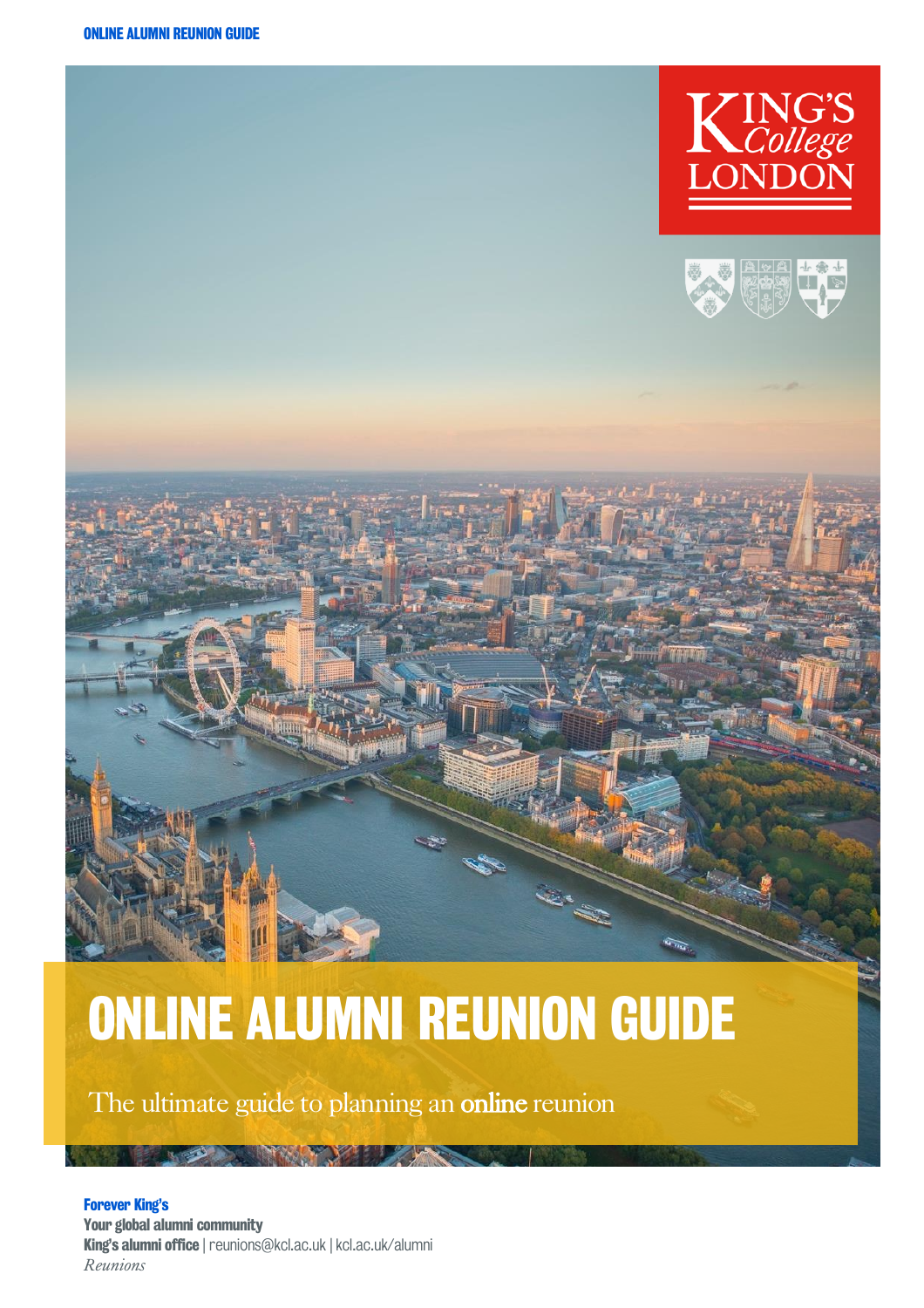## THE ALUMNI OFFICE

Welcome to the King's College London **Online** Alumni Reunion Guide. It is wonderful to hear that you are looking to organise an online reunion and get in touch with former classmates and friends.

This guide will take you through the journey of planning an online reunion, from getting in touch with old friends to the online reunion and what to do after the event.

How the Alumni Office can help you:

- ❖ We can provide you with inspiration based on past online reunions.
- ❖ We email your classmates on your behalf to inform them of your reunion.
- ❖ We will set up an online Zoom reunion for you, providing the registration link for your classmates.
- ❖ If you would require a host or "chair" for your reunion, a member of the Alumni team would be happy to join in your reunion to give a short introduction or to support throughout.
- $\triangle$  Follow up We would love to share your reunion story.

Every reunion is different, and there may be some of the above steps that you don't feel are necessary. The King's Alumni Office will be able to support your reunion planning no matter what form it takes, and we are always happy to hear if you'd like to do something a bit differently.

The King's alumni community love seeing reunions take place, and it's often from seeing pictures and stories that alumni are inspired to plan their own.

So, what are you waiting for? Contact us on…





+44 (0)20 7848 3053



Virginia Woolf Building, King's College London, 22 Kingsway, WC2B 6LE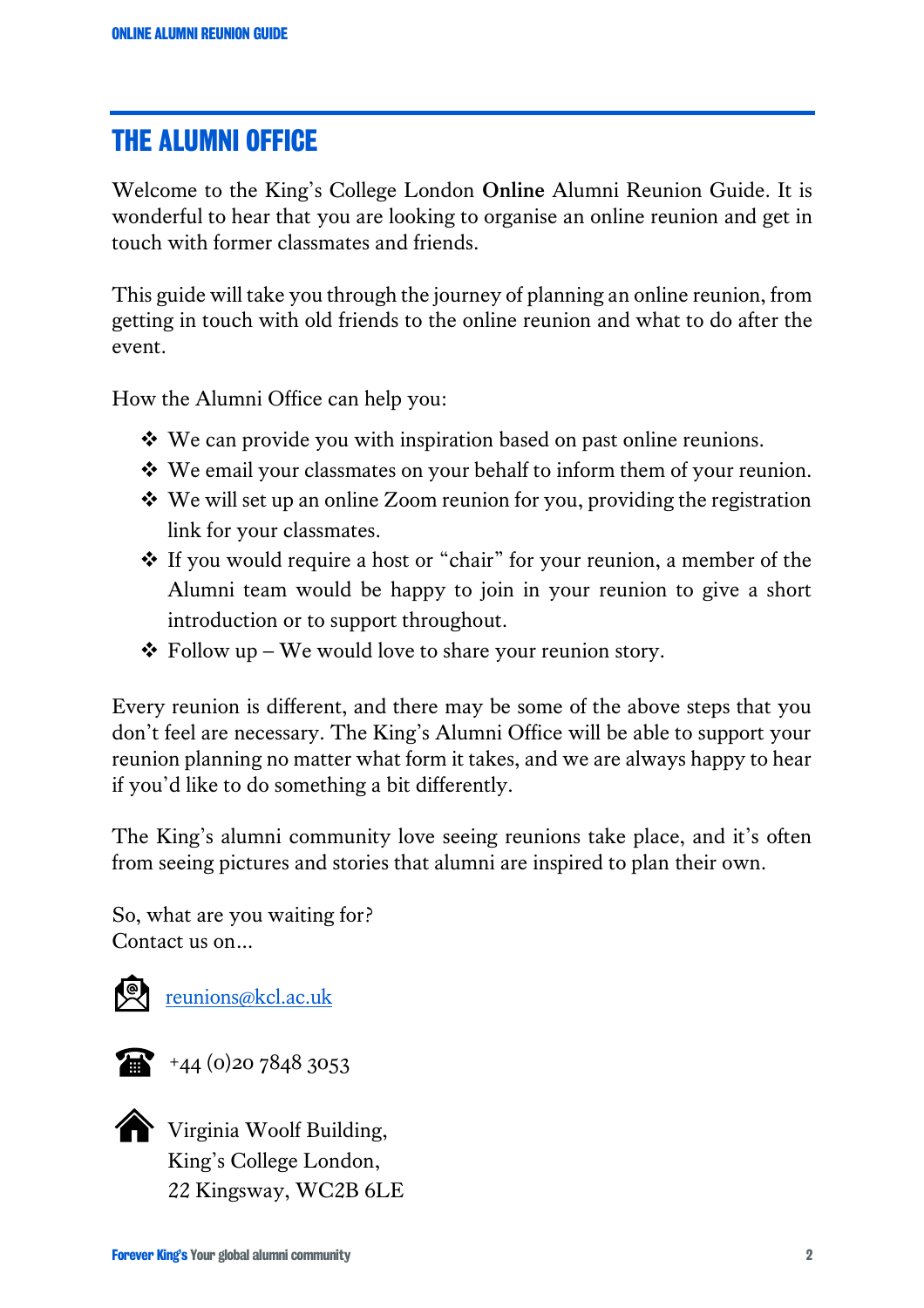## ORGANISING YOUR REUNION

Follow these 3 quick and easy steps to plan your reunion:

### **1. Let your classmates know**

Please fill in this [online reunion request form](https://form.jotformeu.com/73102552226345). Provide us with the date and time you would like to hold your online reunion, who you would like to get in touch with and the message you would like to send them.

The Alumni Office will send out email invitations with your message to your classmates, asking them to get in touch with you. (Please note that while we aim to be as speedy as possible, it can take up to six weeks for us to send invites for your reunion.)\*

#### **2. Collaborate with the Alumni team to plan your online event**

A member of the Alumni team will be in touch to provide you with a registration link for your Zoom reunion, to plan the online reunion for you and agree on the structure.

#### **3. Advertise your reunion**

After completing the online reunion request form, the Alumni Office will advertise your reunion on our [website](https://alumni.kcl.ac.uk/alumni-community/alumni-events/reunion-listings) as well as reviewing advertisement on other channels you request.

In addition to this, a fantastic way to promote your event with your classmates is through social media networks.

[King's Connect](https://kingsconnect.org.uk/) – our online networking platform is a great way to create groups and keep in touch with others. Our [LinkedIn](https://www.linkedin.com/groups/148199/) and [Facebook](https://en-gb.facebook.com/KCLalumni/) groups are also useful to spread word of your reunion.

*\*In compliance with Data Protection legislation please note that our ability to put you in touch with your classmates is dependent on the availability of sufficient information on our database.*